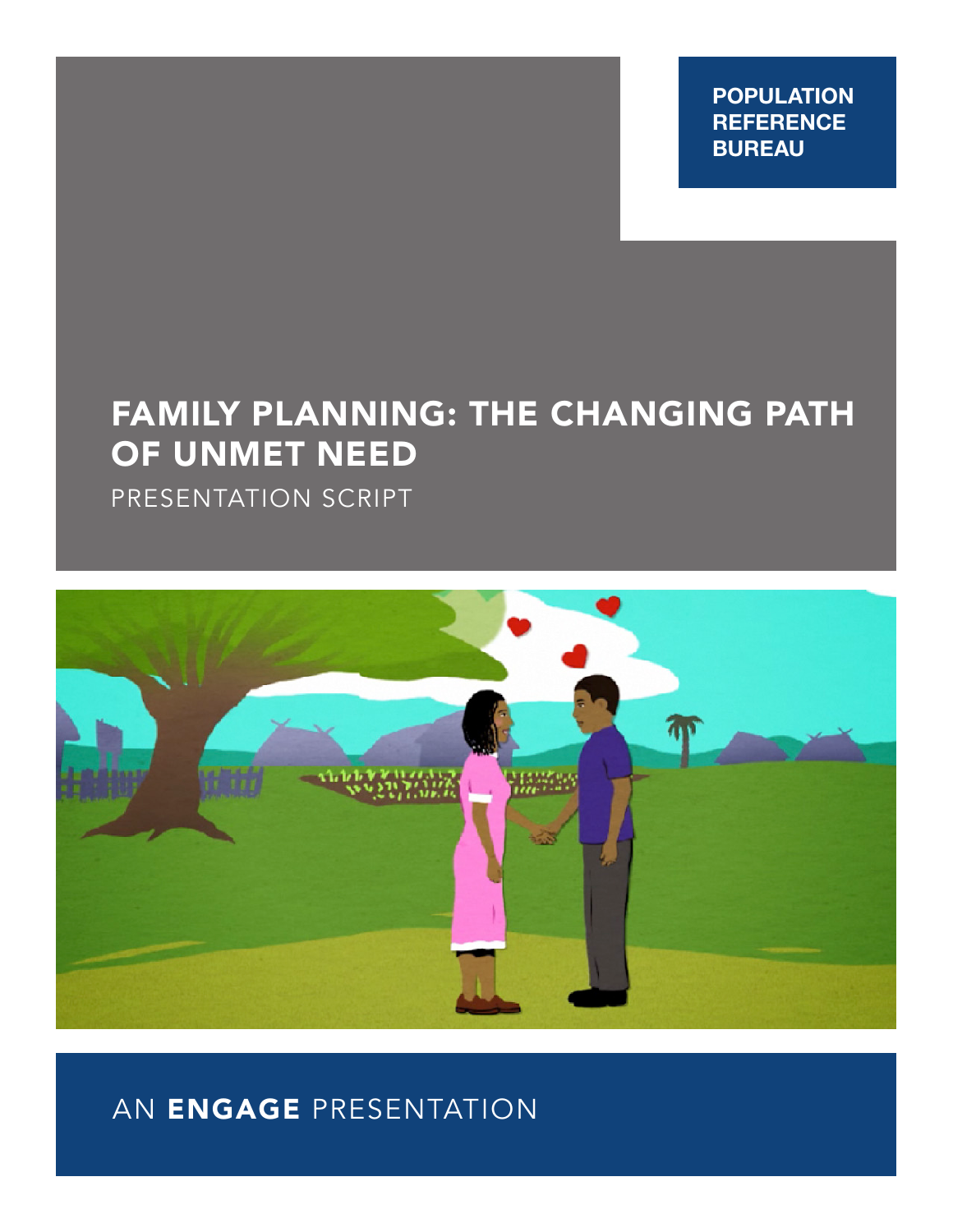# ACKNOWLEDGMENTS

The presentation *Family Planning: The Changing Path of Unmet Need* and this accompanying handout were developed by Rhonda Smith of the Population Reference Bureau, with contributions from Alexandra Hervish (formerly of PRB), and Kate Gilles and Marissa Yeakey of PRB. Multimedia design for the presentation was by Jennifer Schwed. Animation sequences were created by Jeff Kosmicki.

Funding for this presentation and materials was provided by the William and Flora Hewlett Foundation.

© 2014 Population Reference Bureau. All rights reserved.



#### POPULATION REFERENCE BUREAU

The Population Reference Bureau **INFORMS** people around the world about population, health, and the environment, and **EMPOWERS** them to use that information to **ADVANCE** the well-being of current and future generations.

# www.prb.org

## POPULATION REFERENCE BUREAU

1875 Connecticut Ave., NW Suite 520 Washington, DC 20009 USA

202 483 1100 PHONE 202 328 3937 FAX popref@prb.org E-MAIL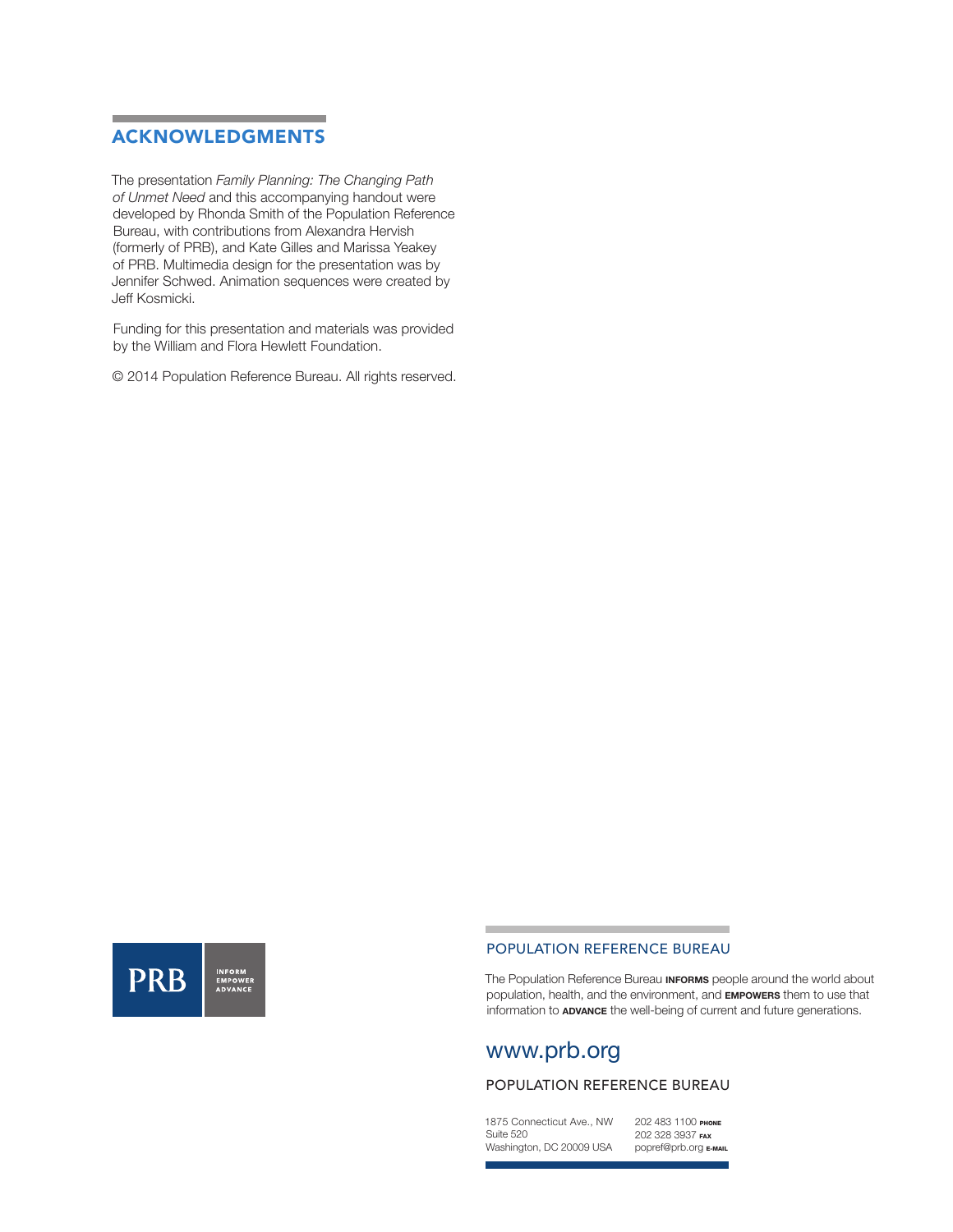# Presentation Script

## **Slide 1 (Title slide)**

*Family Planning: The Changing Path of Unmet Need*

#### → **Click Forward 2**

The growing use of family planning around the world has given couples the ability to choose the number and spacing of their children, reducing the number of high risk pregnancies, and promoting women's empowerment.

Yet, despite all of these impressive gains…

# → **Click Forward 3**

…Today, more than 220 million women in the developing world, at different stages of their reproductive lives, are not using any type of contraception even though they say they have that need. We call this an unmet need for family planning.

#### → **Click Forward 4**

Unmet need is when a woman who is sexually active wants to delay her next birth, or not have any more children, but is not using any type of contraception.<sup>1</sup>

#### → **Click Forward 5**

Why are millions of women who say they have a need for contraceptives still not using any today? And what have we learned about these women?

# → **Click Forward 6**

We've learned that unmet need is complex because:

#### → **Click Forward 7**

It is not a one-time event. Women can move in and out of need for family planning across their reproductive lives, complicating the picture.

#### → **Click Forward 8**

And…when a woman's need for family planning is not satisfied—it can lead to serious consequences for women, their families, and for the nation.

Because women's need for family planning changes over their lives, they can have a need starting at a very young age…

#### → **Click Forward 9**

Consider Binta, who is 17. She meets a boy she likes named Kofi, and they soon becomes sexually active. Binta does not want to become pregnant, but she does not know where to go to get counseling or services for family planning. Binta has an unmet need for family planning. Binta eventually becomes pregnant and has her first child at a young and vulnerable age.

# → **Click Forward 10**

Binta, like many adolescents around the world, did not know of a source for contraceptives. This inadequate knowledge remains a major barrier for increasing contraceptive use among adolescents.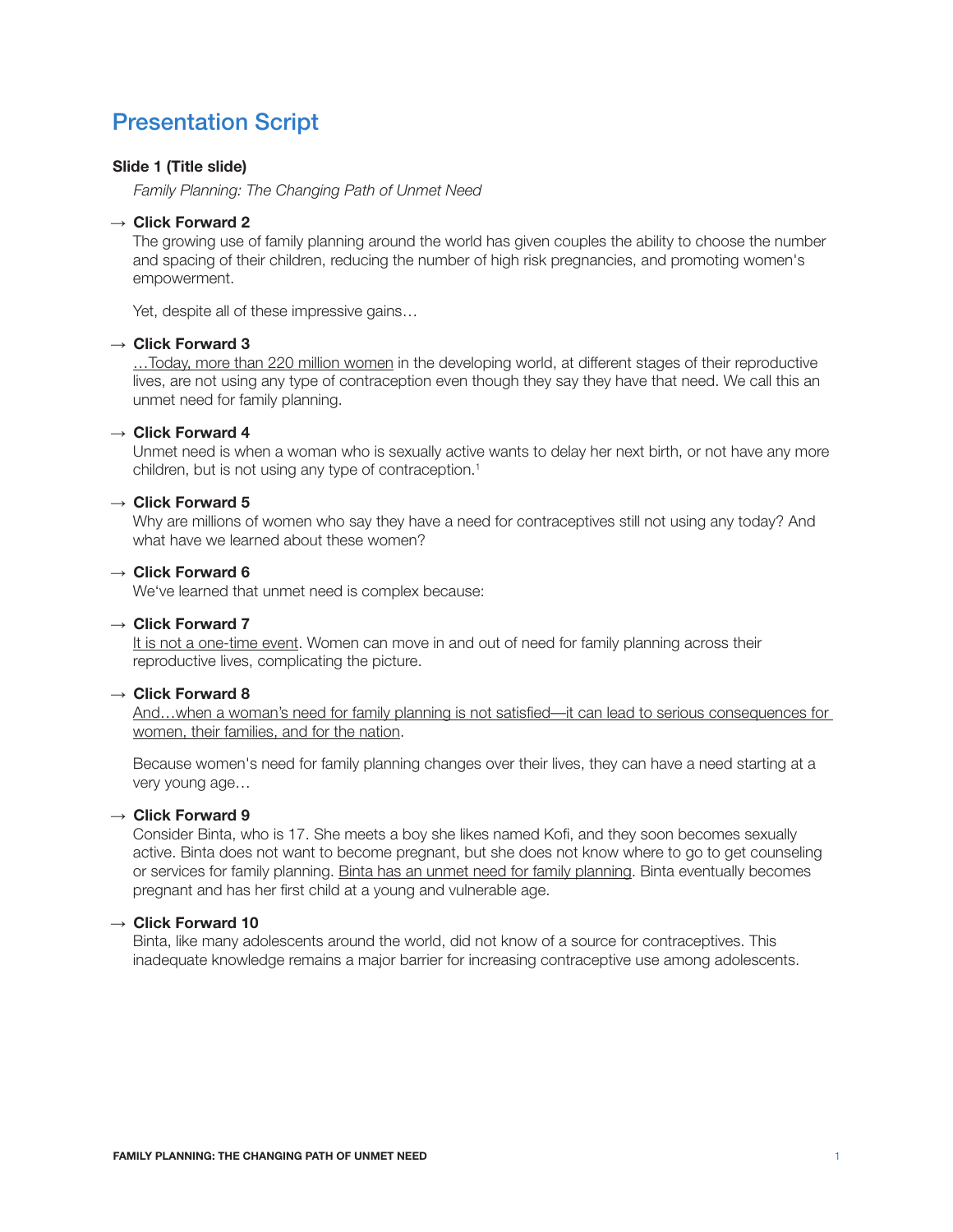# → **Click Forward 11**

Binta is just one of the 16 million girls who give birth every year.<sup>2</sup>

Worldwide, that translates into one in five girls who give birth by the age of 18. But in the poorest regions of the world, this figure is about one in three girls.<sup>3</sup>

We also find that among both married, and **sexually active** unmarried women who want to avoid a pregnancy.

#### → **Click Forward 12**

... adolescent girls are the least likely to use modern contraception.<sup>4</sup>

# → **Click Forward 13**

Only 32 percent of sexually active adolescents use modern methods…

#### → **Click Forward 14**

Compared to about half of those sexually active women ages 20 to 24…

## → **Click Forward 15**

63 percent of women ages 25 to 34…

#### → **Click Forward 16**

…and 70 percent for those over 35.

## → **Click Forward 17**

In fact, more than two-thirds of adolescents who want to avoid a pregnancy are not using modern contraception.

#### → **Click Forward 18**

Among married adolescent girls in sub-Saharan Africa…

#### → **Click Forward 19**

…80 percent, or nearly four in five married young women, don't want to get pregnant, but are not using any type of family planning.

# → **Click Forward 20**

And among sexually active, unmarried young women…

## → **Click Forward 21**

…almost two-thirds are not using a modern contraceptive method but do not want to get pregnant.

Like Binta, many girls start life at a very young age with a child…

#### *(Animated scenario 2)*

After the baby is born, **(**→ **Click Forward 22)** Binta and Kofi decide to get married. She wants to wait before becoming parents again, but her new husband and other family members are opposed to contraceptives and think they should have more children right away now that they are married!

Binta has an unmet need for a second time, and she becomes pregnant and has her second child.

#### → **Click Forward 23**

Among the more than 220 million women who say they want to use family planning but are not using, there are three regions that are home to more than half of these women: sub-Saharan Africa, South Central Asia and Southeast Asia. And in these regions, seven in 10 women with unmet need for modern methods give reasons for not using that could be satisfied by proper counseling and the right method.<sup>5</sup>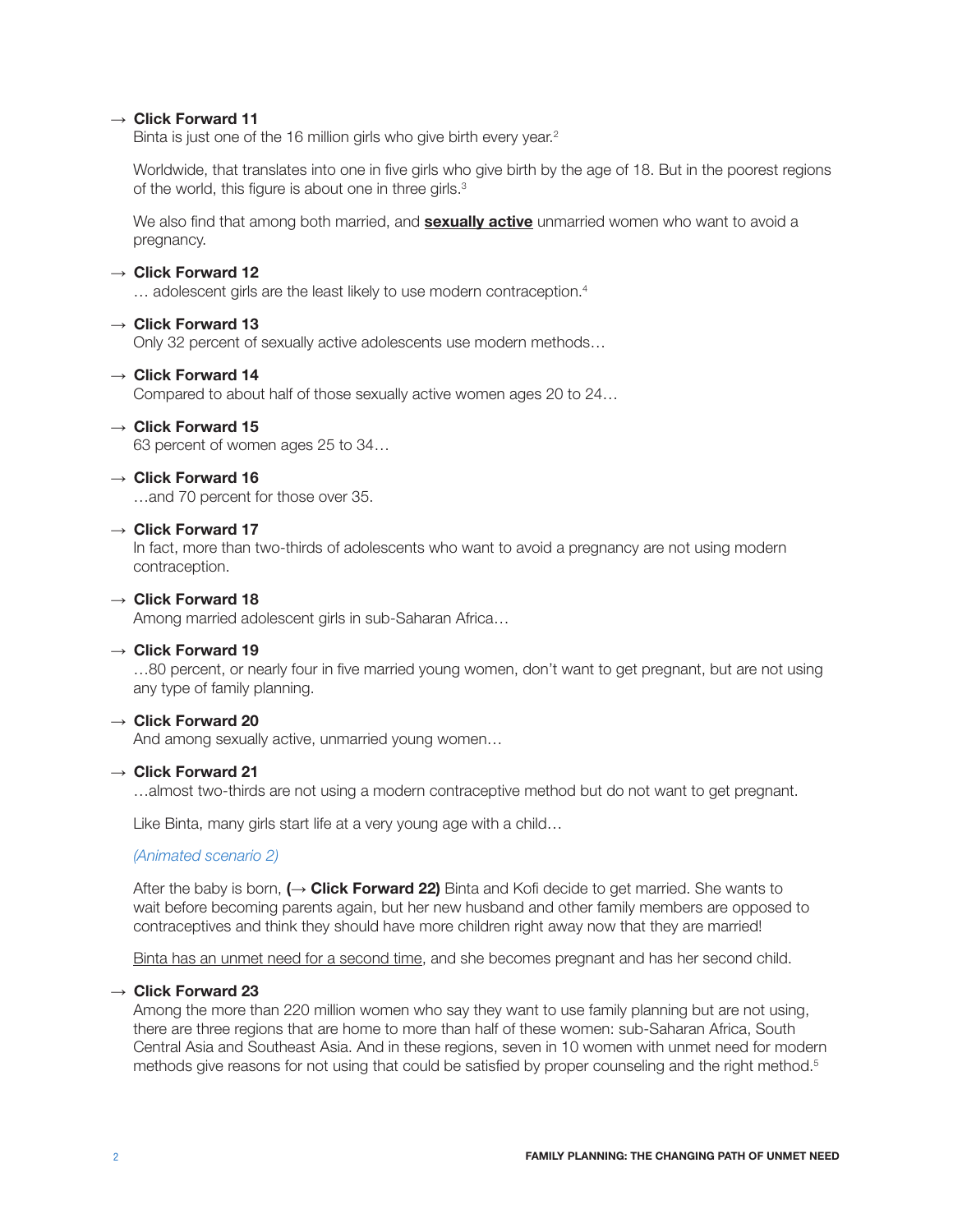#### → **Click Forward 24**

When we look across women of all ages…what are the top reasons that women who want to avoid a pregnancy are not using?6

# → **Click Forward 25**

Number one…are concerns about health risks and side effects: One in four women with unmet need are worried about health risks, often due to those persistent myths and misconceptions about contraceptive methods that never seem to go away.

#### → **Click Forward 26**

A second top reason is having sex infrequently: Many believe that if they only have sex occasionally, they are not at risk, and therefore don't need to use family planning.

# → **Click Forward 27**

And a third top reason is opposition to using family planning methods by a partner or other family members, like in the case of Binta and Kofi.

#### → **Click Forward 28**

And it's important to note that lack of access to family planning services…such as costs and distance… is not a top reason that is given in national surveys. In fact, access ranks low on the list of barriers compared to the many social and cultural obstacles that unfortunately hold many couples back from using family planning services.

Turning back to Binta and Kofi…with two small children they are now determined to space their next child.

#### → **Click Forward 29** *(Animated scenario 3)*

They decide they would like to wait at least three years until they are more financially secure to have their third child. They go together to the family planning clinic and, after speaking to the nurse, choose a hormonal implant. Now, Binta does not have to worry about getting pregnant. Finally, Binta's need for family planning is satisfied.

#### → **Click Forward 30**

Binta is one of the lucky ones who received appropriate counseling and was able to access a long-acting contraceptive on that day when she walked into her local family planning clinic.

#### → **Click Forward 31**

She chose an implant, which is inserted into the upper arm and can protect against pregnancy for three to seven years depending on the type of implant. But many women and couples who want to postpone the next birth for several years, are not able to find long-acting contraceptives like hormonal implants, or intrauterine devices (IUDs), another long-acting contraceptive.

#### → **Click Forward 32**

And if they are interested in limiting births, and do not want to have any more children, they may not be in an area with facilities that provide permanent methods such as female or male sterilization.

#### → **Click Forward 33**

According to a recent study of 18 countries in sub-Saharan Africa, on average, more than a third of all demand for family planning is for limiting the number of births.<sup>7</sup>

#### → **Click Forward 34**

…And it found that contraceptive users who want to limit births are more likely to be using the less effective, short-acting or traditional methods, than the long-acting or permanent methods.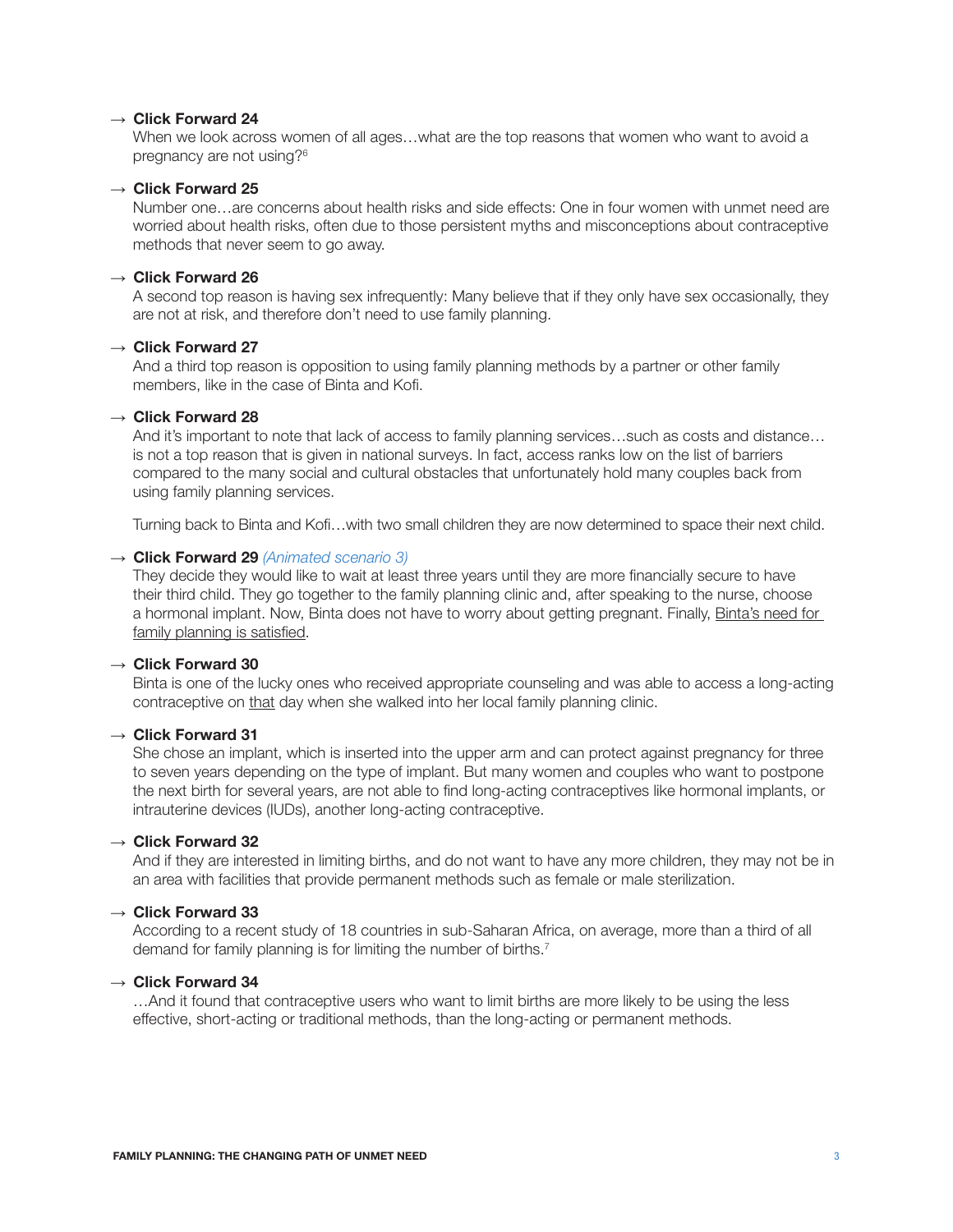## → **Click Forward 35** *(Animated scenario 4)*

Now, after four years, Binta and her husband decide to have a third child. She has the implant removed and she becomes pregnant. After the baby arrives, they decide they want no more children. There are no longer any long-acting or permanent methods available at the clinic, so she decides to use depo-provera injections to avoid getting pregnant again.

She and her husband move to his family's rural village, where, unfortunately, there is a stock-out of the injections in the local clinic. Binta is forced to discontinue the depo, and there is no other method available.

#### Binta once again has an unmet need.

# → **Click Forward 36**

As we follow Binta's path across her reproductive life, we see how a woman's status can change over time…and lead to that "revolving door" of unmet need.

# → **Click Forward 37**

Data from a recent study by PRB shows that the magnitude of unmet need is much greater than we thought.<sup>8</sup>

#### → **Click Forward 38**

Focusing on two country examples: Senegal and Uganda, we see that the way unmet need is usually measured…a snapshot of a women's life at just one point in time…

#### → **Click Forward 39**

…indicates that 30 percent of women in Senegal, and 33 percent of women in Uganda, have an unmet need for family planning.

#### → **Click Forward 40**

But, if we measure the proportion of women who have unmet need at some point looking across five years of her reproductive life, the percentage goes up to 37 percent in Senegal and 52 percent in Uganda.

# → **Click Forward 41**

And if we count the percent of women who experience **multiple episodes** of unmet need, we find that 14 percent of women in Senegal, and 27 percent in Uganda experienced two or more episodes in just a five-year period of their reproductive lives.

# → **Click Forward 42**

So why is it so important that we understand unmet need, and why are we spending so much time studying it? *(Pause.)* Because it can lead to serious consequences.

# → **Click Forward 43**

One consequence of unmet need is large numbers of unplanned pregnancies. Women who want to avoid a pregnancy but are not using contraception account for the majority of all unplanned pregnancies.

#### → **Click Forward 44**

Large numbers of unplanned pregnancies lead to abortion…and in many countries that have restrictive abortion laws, terminations are often performed under unsafe conditions and result in women dying or suffering serious injuries.

# → **Click Forward 45**

If all women who wanted to avoid pregnancy were using modern contraceptives, the number of unintended pregnancies would fall, which would translate into 22 million fewer unplanned births each year…

# → **Click Forward 46**

15 million fewer unsafely performed abortions…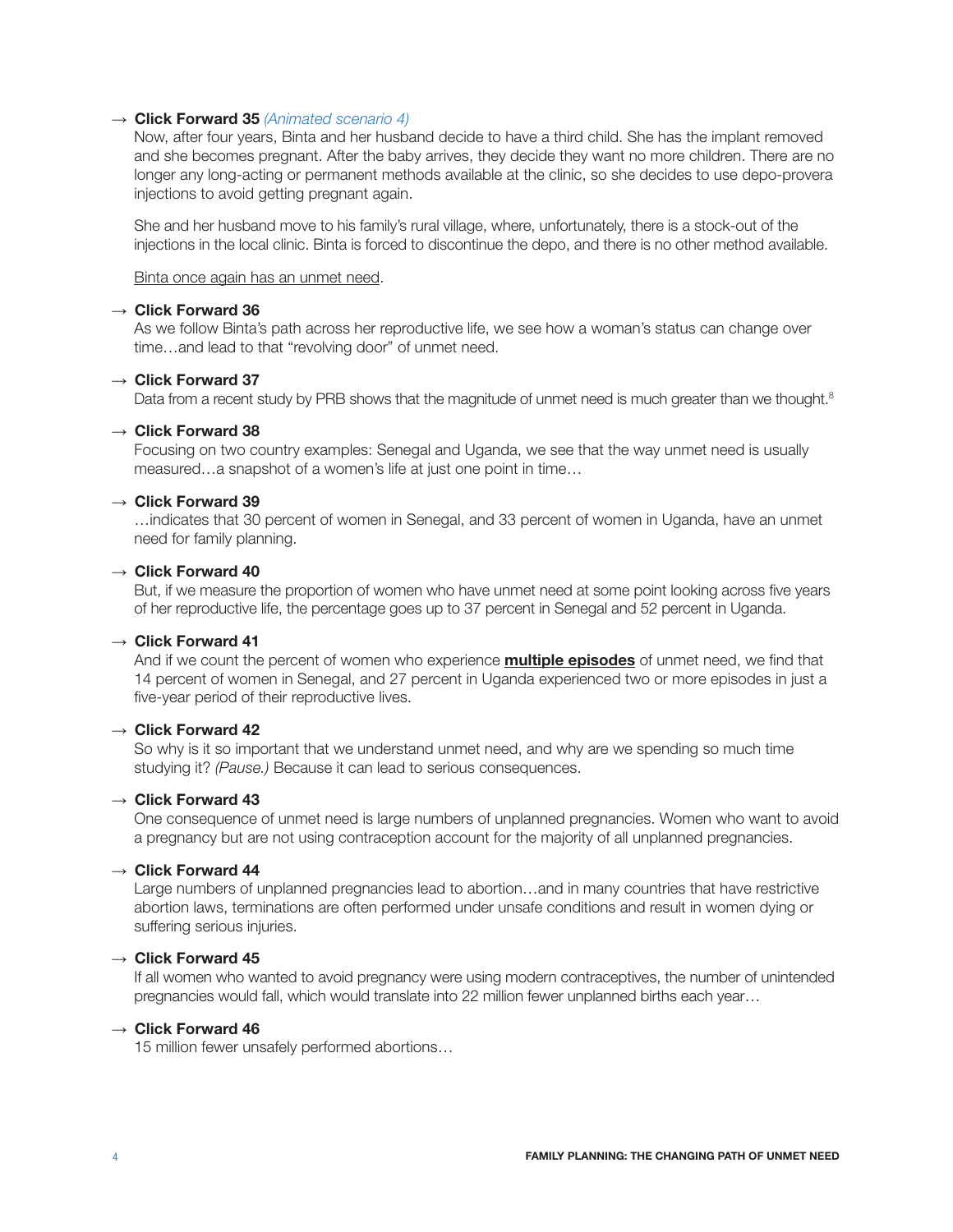#### → **Click Forward 47**

and 90,000 fewer maternal deaths.<sup>9</sup>

#### → **Click Forward 48**

Today, we have unprecedented opportunity to make a difference and reduce unmet need.

#### → **Click Forward 49**

We have new global initiatives that are creating opportunities, such as the historic London Summit on family planning held in July of 2012.

#### → **Click Forward 50**

We have the Family Planning 2020 initiative, which continues to frame the discussions and move toward tangible results as governments, civil society, and technical institutions all work to reduce barriers and bring information and services to an additional 120 million women and girls in the poorest countries by 2020.

# → **Click Forward 51**

And we have new partnerships that are forging stronger collaboration among donors and partners to mobilize resources and support to strengthen and expand family planning services globally.

#### → **Click Forward 52**

Like Binta and Kofi, the changing path of family planning needs across a couple's lifetime is a constant challenge, and one that deserves our vigilant attention.

## → **Click Forward 53**

We have the evidence, and we know what works—

#### → **Click Forward 54**

We need to reach out to women and their partners at multiple stages in their reproductive lives to better satisfy changing needs—from adolescents and newlyweds, to young and middle-aged couples.

# → **Click Forward 55**

We need to recognize that providing family planning services over the life cycle requires a variety of tailored policies and strategies if we intend to effectively address couples' needs.

### → **Click Forward 56**

We need to focus on reducing those top barriers to family planning uptake

…improving counseling services to reduce health concerns and fear of side effects, and breaking down those cultural and social barriers to contraceptive use.

## → **Click Forward 57**

And we need to ensure that women and men have access to a full range of contraceptives (short-acting, long-acting, and permanent), and understand their choices in family planning methods given their current life stage.

# → **Click Forward 58**

By staying positive and working together,

*(pause)*

We can build on our past achievements,

*(pause)*

We can help couples meet all of their family planning needs

*(pause)*

...and walk a steady path across their reproductive lives.